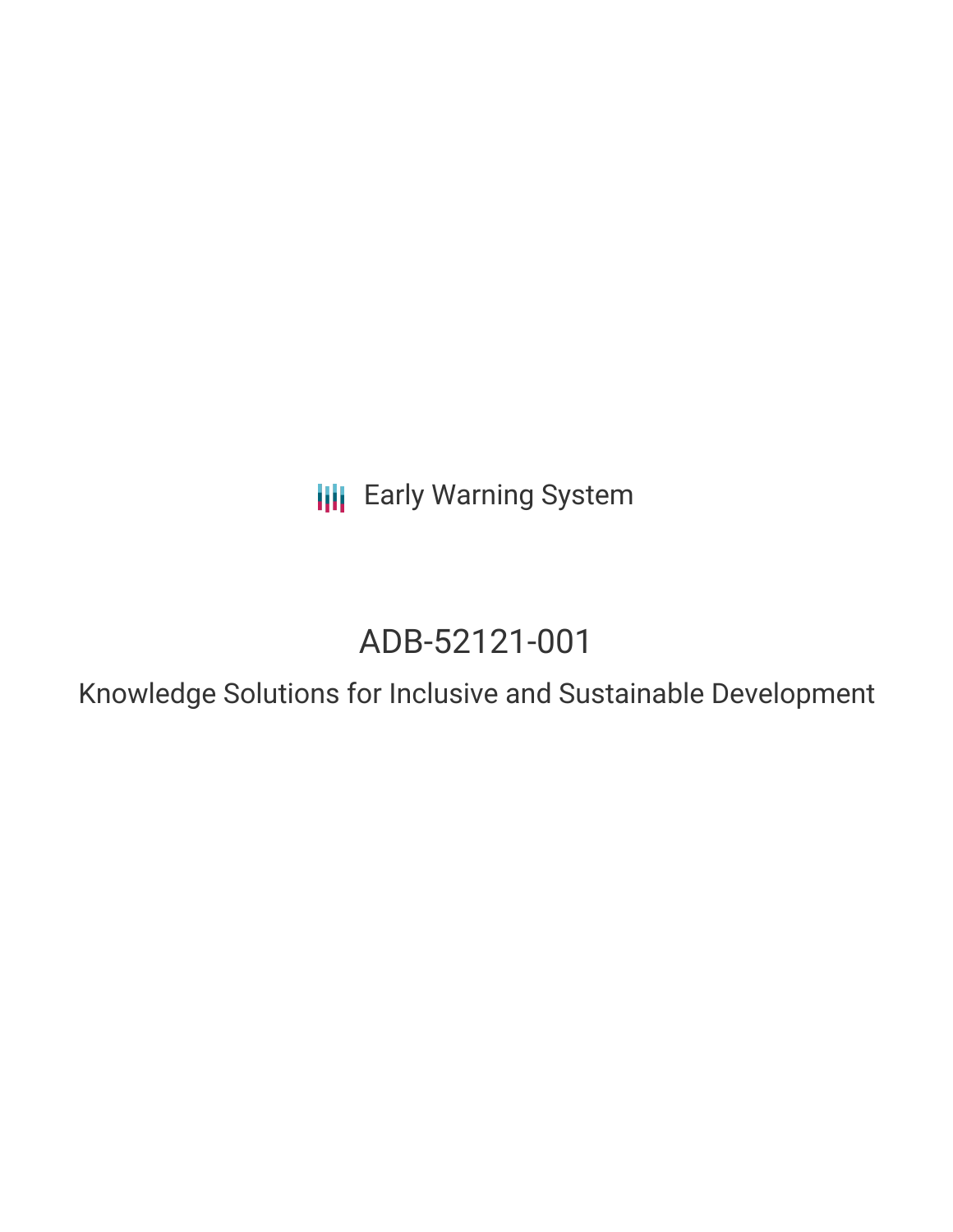

#### **Quick Facts**

| <b>Countries</b>               | Bangladesh                                    |
|--------------------------------|-----------------------------------------------|
| <b>Financial Institutions</b>  | Asian Development Bank (ADB)                  |
| <b>Status</b>                  | Approved                                      |
| <b>Bank Risk Rating</b>        | U                                             |
| <b>Voting Date</b>             | 2018-10-01                                    |
| <b>Borrower</b>                | Government of Bangladesh; Ministry of Finance |
| <b>Sectors</b>                 | Industry and Trade                            |
| <b>Investment Type(s)</b>      | <b>Advisory Services</b>                      |
| <b>Investment Amount (USD)</b> | \$2.00 million                                |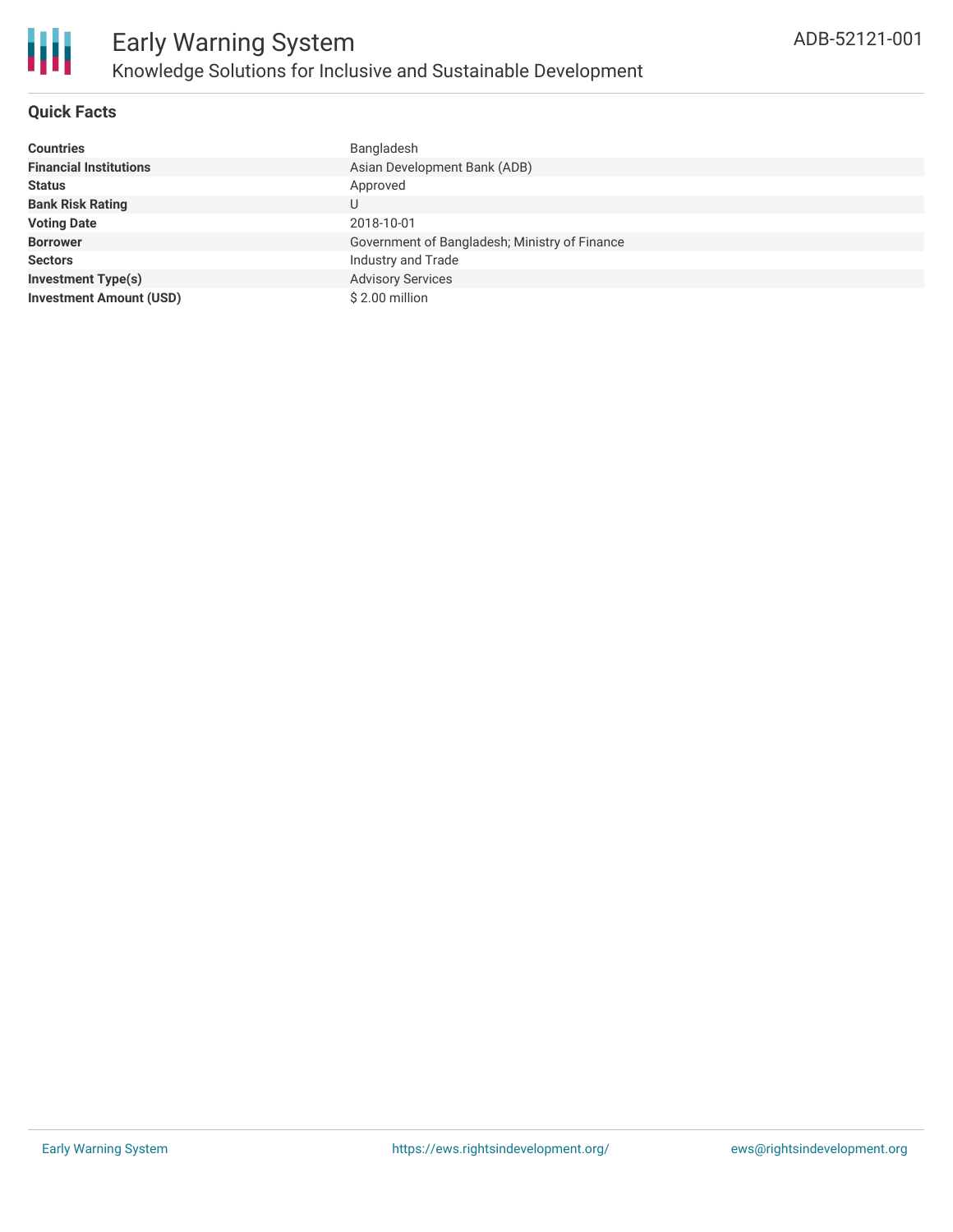

#### **Project Description**

According to ADB website, the TA is closely aligned to the recently approved Strategy 2030 and will help the Asian Development Bank (ADB) respond best to highly relevant knowledge needs for Bangladesh's inclusive and sustainable development. The TA will create innovative and operation-relevant knowledge solutions. Knowledge products will be developed on strategic issues for Bangladesh's economic transformation and core sectors relevant to ADB's operations in the country.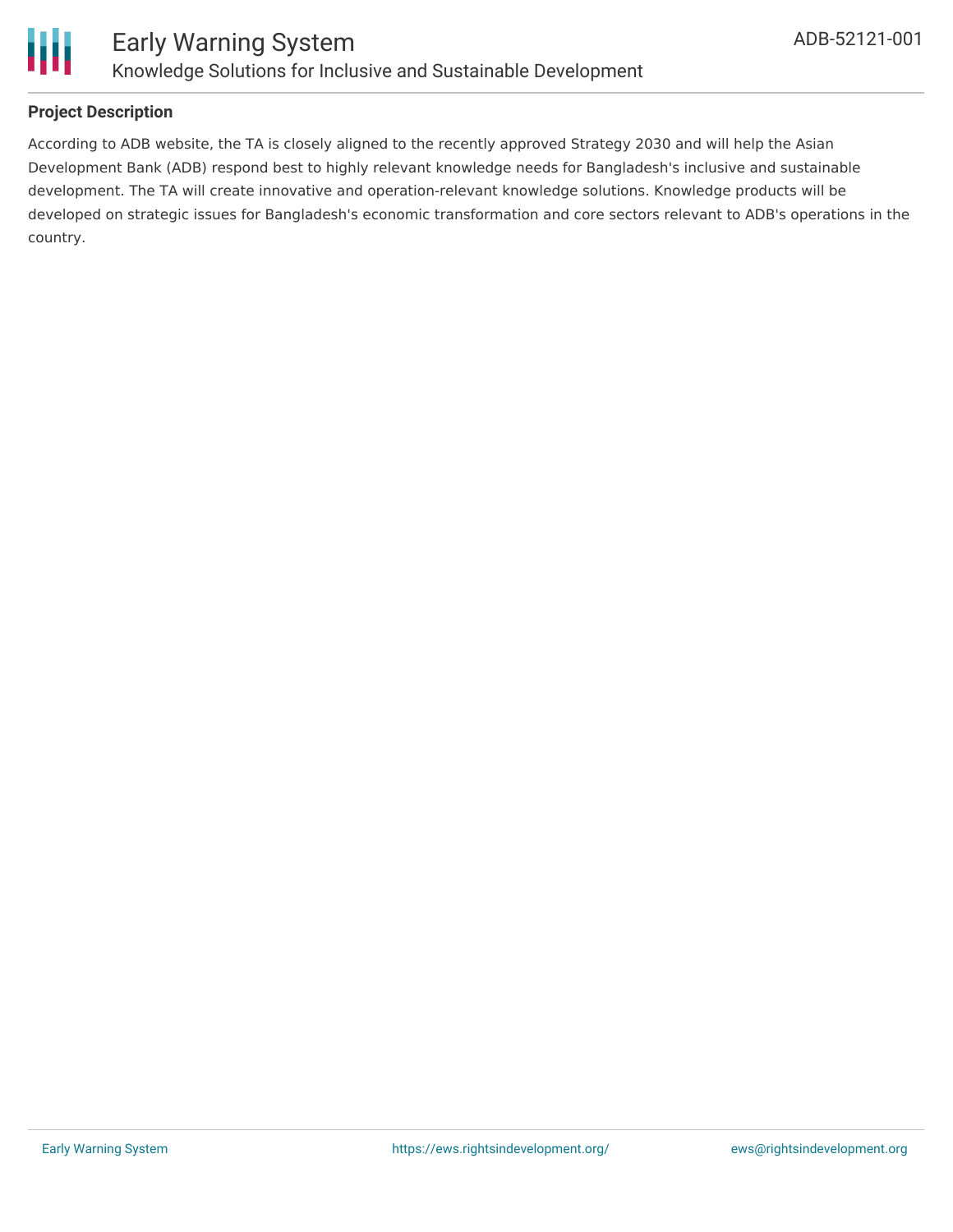

### Early Warning System Knowledge Solutions for Inclusive and Sustainable Development

#### **Investment Description**

Asian Development Bank (ADB)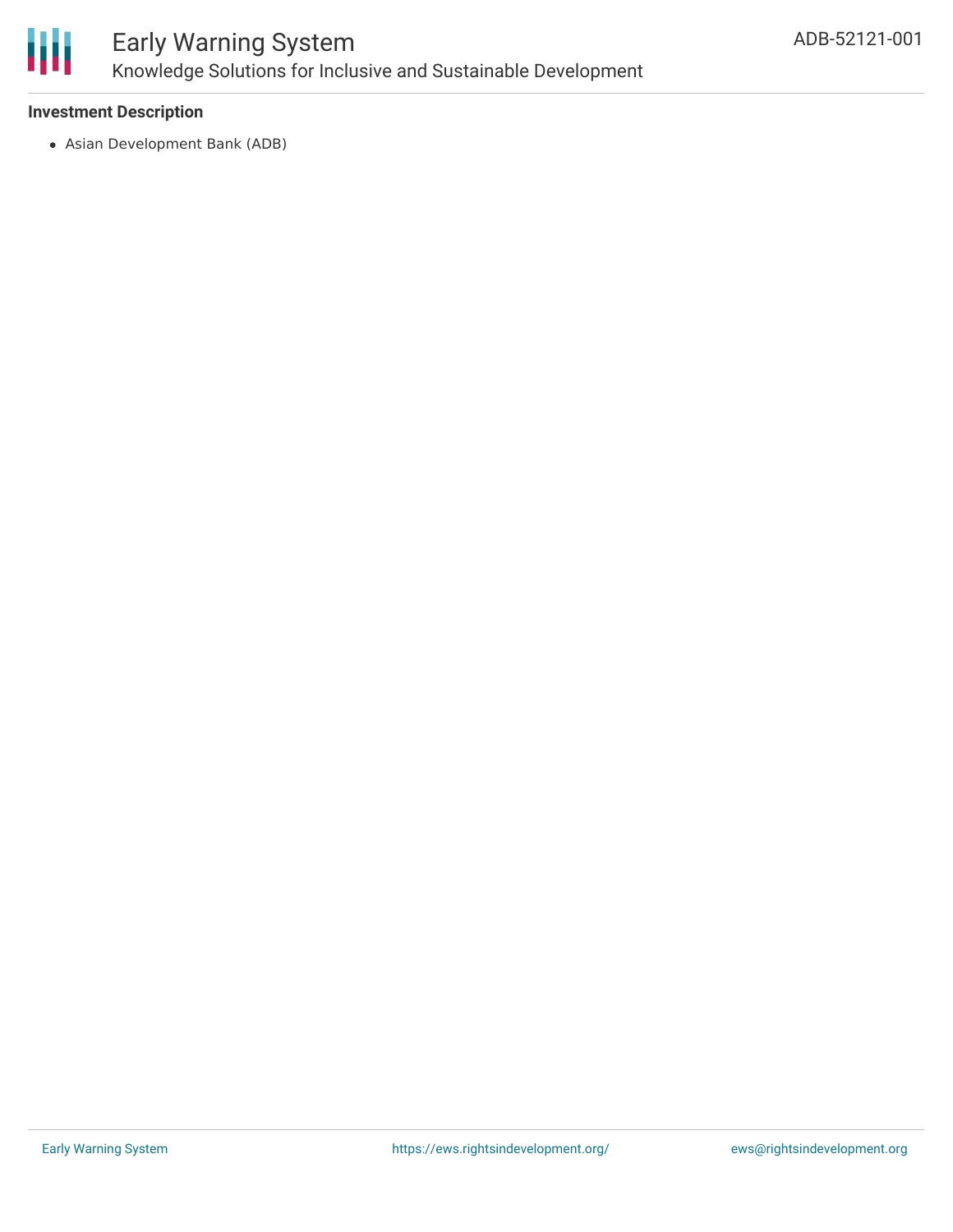

#### **Contact Information**

No contact information provided at the time of disclosure.

#### **ACCOUNTABILITY MECHANISM OF ADB**

The Accountability Mechanism is an independent complaint mechanism and fact-finding body for people who believe they are likely to be, or have been, adversely affected by an Asian Development Bank-financed project. If you submit a complaint to the Accountability Mechanism, they may investigate to assess whether the Asian Development Bank is following its own policies and procedures for preventing harm to people or the environment. You can learn more about the Accountability Mechanism and how to file a complaint at: http://www.adb.org/site/accountability-mechanism/main